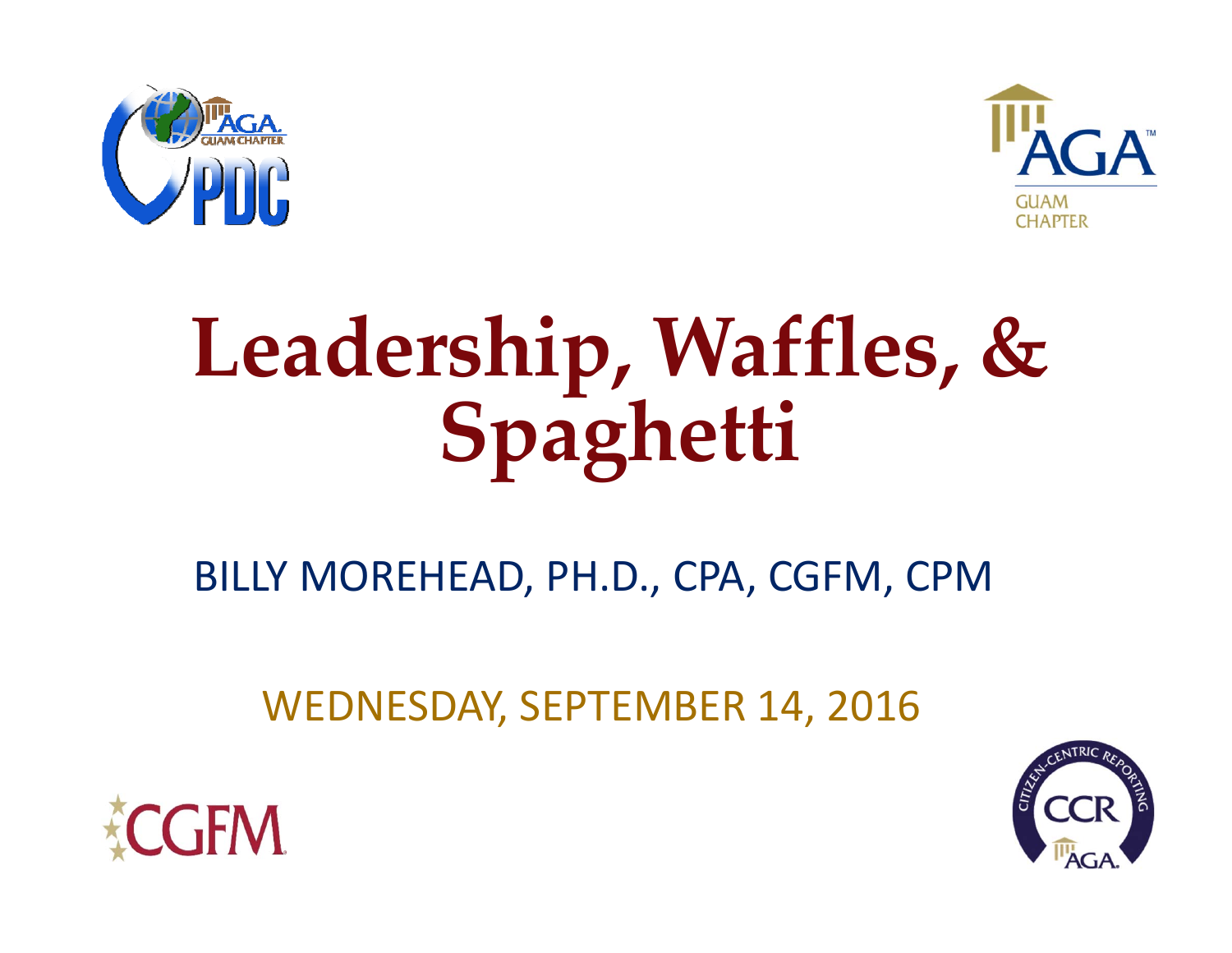*Billy's Thoughts on Leadership, Waffles, & Spaghetti*

> **Billy Morehead, Ph.D., CGFM, CPA AGA Past National President Assistant Professor of Accountancy Mississippi College**



#### *Think Big!*

**"Where there is no vision the people perish." — Proverbs 29:18**

#### *Act Courageously!*

**"If one advances confidently in the direction of his dreams, and endeavors to live the life which he has imagined, he will meet with success…" — Henry David Thoreau**

#### *Make a Difference!*

**"The greatest danger for most of us is not that our aim is too high and we miss it, but that it is too low and we reach it." — Michelangelo**

# *Think Big!*

Most of us Accountants are in the "service" business…as such, we must:

- Be Customer & Stakeholder Driven
- Be Mission/Results-Focused

# *Act Courageously!*

- Lead the way!
- Dare to be BOLD!
- Take appropriate RISKS!
- Break the molds
- Influence Others!

## *Make a Difference!*

- Serve Others
- Don't Accept the Status Quo
- Bring down Barriers!
- Be the Change YOU Want to Be!

#### *Billy's Rules to Live By…*

- Integrity is Job One!
- Public Service is its Own Reward
- Take Time to Think
- Focus on Results, not Ideology
- Beware of the Status Quo
- Prepare for the "Ugly"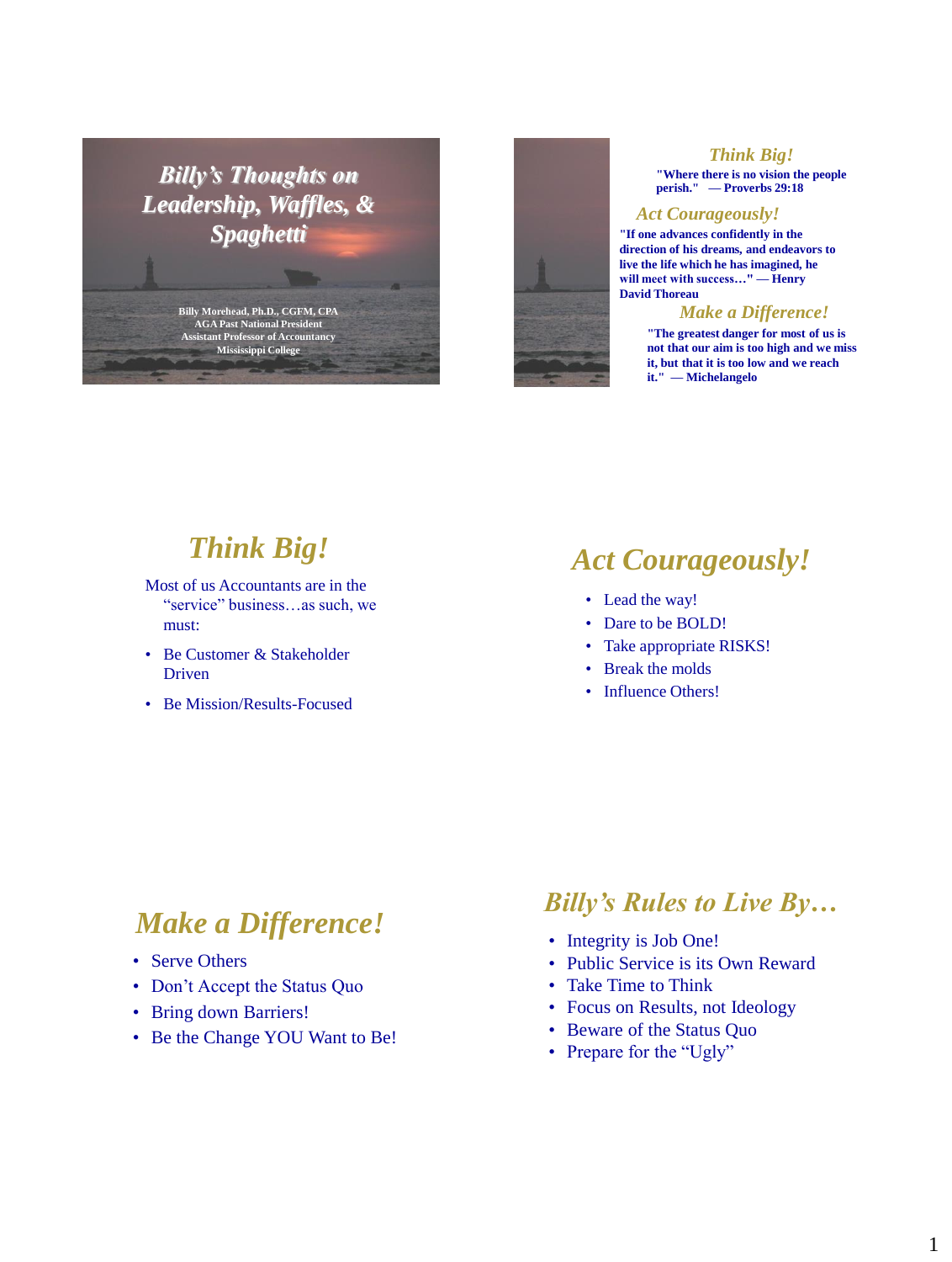#### *Billy's Rules to Live By…*

- KNOW your gifts
- FOCUS on your gifts
- USE your gifts
- IMPROVE your gifts
- DON'T covet other's gifts

## *Billy's Rules to Live By…*

- Know your Differences
- Spaghetti or Waffles???



### *Billy's Rules to Live By…*

- Leaders…lead!
- Managers...manage (direct)!

## *Billy's Rules to Live By…*

- Take Risks (Have Courage; Cultivate Change)
- Lead by Being Led
- A Good Leader is Decisive
- Leaders do not create followers …they create more leaders
- Communicate!!!

#### *Billy's Rules to Live By…*

- Select the Right People
- Empower Your Associates
- TEAMWORK
- Build Consensus (Persuade rather than coerce)
- Keep an Open Mind (& Open Door)
- Leaders put others first; themselves second
- Share the Spotlight (say "Please" & "Thank You")

#### *Billy's Rules to Live By…*

- Be Consistent
- Stay Balanced (family, life, diet, & exercise)
- "Phone" a FRIEND
- Follow YOUR Dream